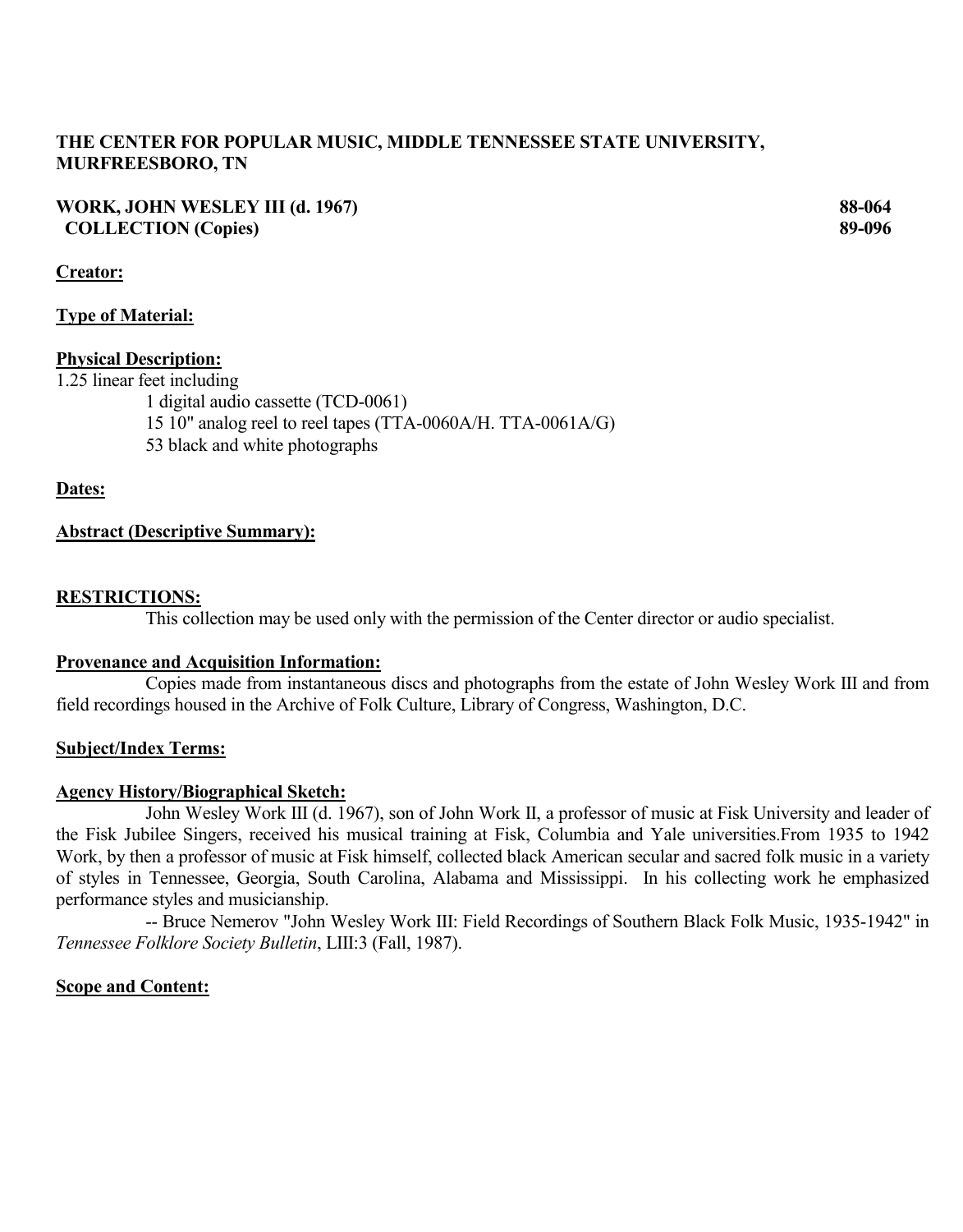These copies of audio tapes of black music and related photographs gathered by Work from 1935 to 1942 were assembled for use in a Center-produced radio program "Roots of American Popular Music" which aired over National Public Radio in February 1989. The collection is organized by source into two series: Work Family Collection and Library of Congress. A description of each series follows.

#### **WORK, JOHN WESLEY III (d. 1967) 88-064 COLLECTION (Copies) 89-096**

#### **Series Description:**

Series I. Work Family Collection

1 digital audio cassette tape (TCD-0061) of the Fisk Jubilee Singers, a Pulaski (TN?) church service including sermon, the Golden Gate and Fairfield Four gospel quartets, and several blues singers. 7 10" analog reel to reel tapes (TTA-0061A/G) of all of the sound recordings in Professor Work's personal collection. An explanation of the origins of and relationship between these sets of tapes, written by audio specialist Bruce Nemerov, and a list of song titles and performers on each tape follow.

(N.B. John Wesley Work IV deposited the original discs and audio tapes from which the recordings in this series were made in the Center in August 1993; they are filed as **WORK, JOHN WESLEY, SOUND RECORDINGS AND PAPERS.**)

38 black and white contact prints and inter-negatives of black sacred harp singing, Ozark, Alabama, 24-25 September 1938. 10 5x7 black and white prints and 2 8x10 prints of some of the contact prints. Muddy Waters and "Son" Sims, Clarksdale, Mississippi, 1943. 2 prints of Waters/Sims photograph.

Series II. Archive of Folk Culture, Library of Congress.

8 10" analog reel to reel audio tape copies (TTA-0060A/H) of material deposited by Work in the Archive of Folk Culture [Archive of Folk Song], Library of Congress, Washington DC. A list of the sacred harp, gospel, instrumental and blues music performed on the tapes follows.

#### **Collection Contents (Folder/Box List):**

#### **Materials Cataloged Separately:**

#### **Arrangement:**

#### **Location:**

Audio tapes are filed by tape number in the audio visual archive. Photographs are filed under "Black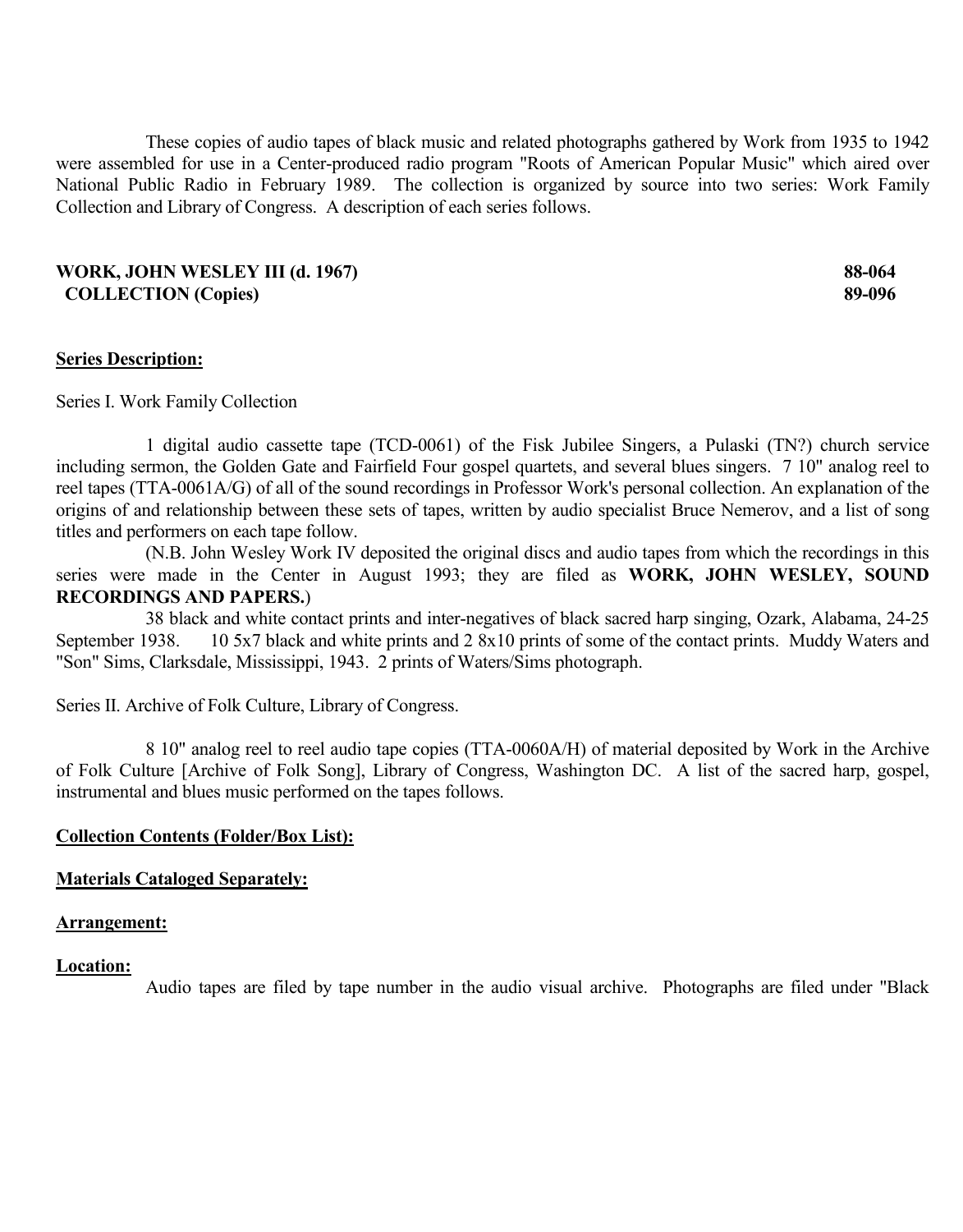Music" in the subject photograph file.

# **Related Materials:**

John Wesley Work IV deposited the original materials from which the copies in Series I were made in the Center in August 1993; they are filed as **WORK, JOHN WESLEY SOUND RECORDINGS AND PAPERS**. Interviews with Work's fellow collectors and informants are included in **"ROOTS OF AMERICAN POPULAR MUSIC" RECORDS"**.

**MARC:**

**EAD:**